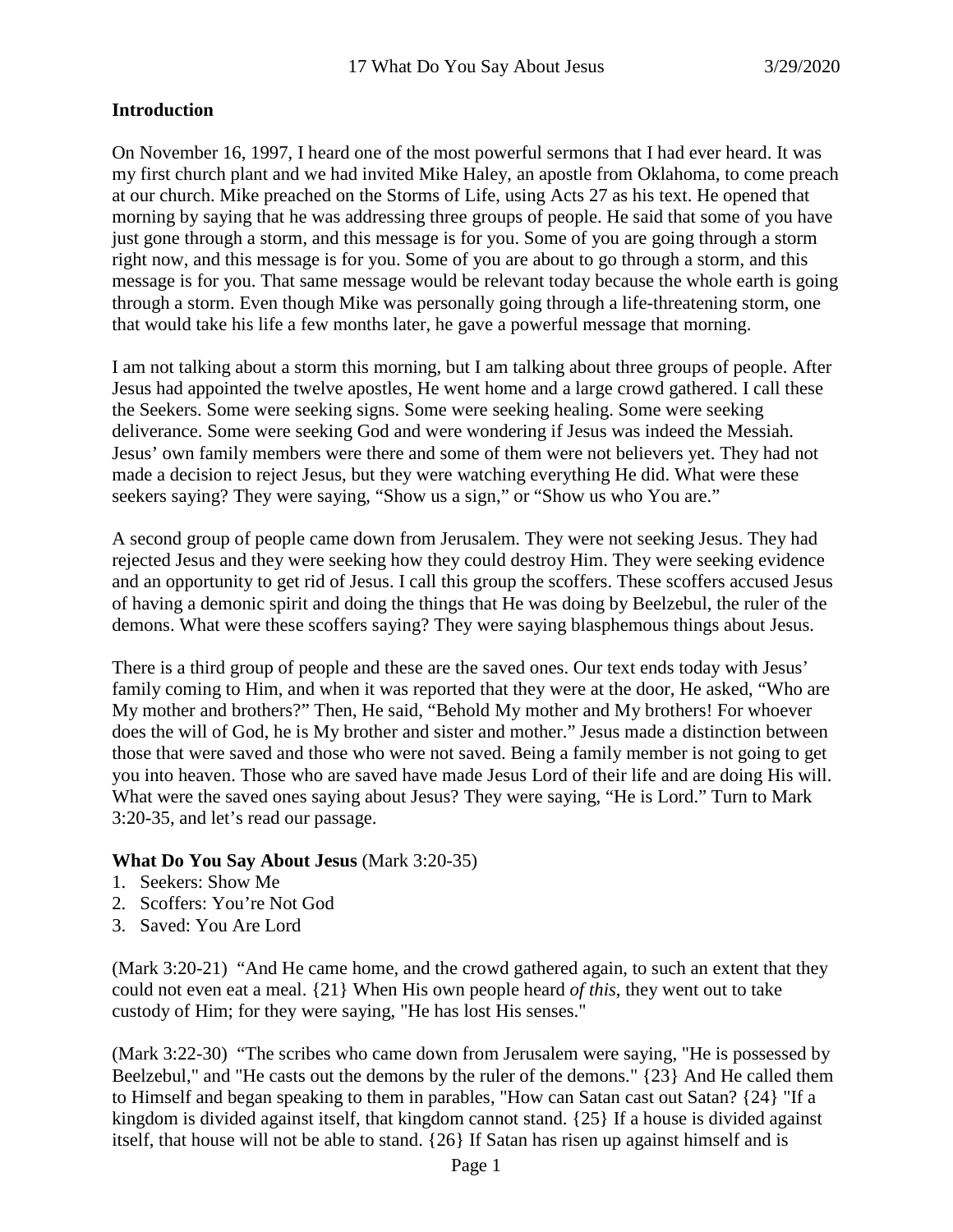divided, he cannot stand, but he is finished! {27} But no one can enter the strong man's house and plunder his property unless he first binds the strong man, and then he will plunder his house. {28} Truly I say to you, all sins shall be forgiven the sons of men, and whatever blasphemies they utter; {29} but whoever blasphemes against the Holy Spirit never has forgiveness, but is guilty of an eternal sin"— {30} because they were saying, "He has an unclean spirit."

(Mark 3:31-35) "Then His mother and His brothers arrived, and standing outside they sent *word* to Him and called Him. {32} A crowd was sitting around Him, and they said to Him, "Behold, Your mother and Your brothers are outside looking for You." {33} Answering them, He said, "Who are My mother and My brothers?" {34} Looking about at those who were sitting around Him, He said, "Behold My mother and My brothers! {35} For whoever does the will of God, he is My brother and sister and mother."

#### **1. Seekers: Show Me**

Jesus had been out on the road. He had been to Jerusalem where He had healed the lame man by the pool of Bethsaida. He was confronted by the religious leaders for telling the man to pick up his pallet and walk because He had done that on a Sabbath. He had come back to Galilee and had confrontations with the religious leaders about the Sabbath in a grain field and in the temple. Therefore, the religious leaders were persecuting Him, and had even joined forces with the Herodians to find a way to destroy Him. Jesus went up to the mountain to pray about ordaining the twelve apostles. After ordaining them, Jesus came home. His family had moved from Nazareth to Capernaum, which is where Jesus was now calling home. After being on a long, busy ministry trip, going home is a nice place. I used to spend about 270 days a year on the road, and I looked forward to going home. Going home meant that I got some down time. Jesus came home and I am sure He had some thoughts about getting away from the crowds and the hectic schedule and getting some rest.

(Mark 3:20-21) "And He came home, and the crowd gathered again, to such an extent that they could not even eat a meal."

Mark tells us that when He came home, it was not the quiet place He might have hoped for. He did not get away from the crowds at all. The crowd gathered again. We saw earlier in Mark 3:7-8 that people had come from everywhere. They came from Jerusalem, Idumea, Galilee, Tyre, Sidon and beyond the Jordan. These were SEEKERS. They had come to seek out Jesus. They had heard of all that He was doing and they wanted to see. Many heard that Jesus was the Messiah and they wanted to see. Many heard of the healings that He was performing, and they needed healing. Many heard that He was casting out demons and setting people free, and they came seeking Jesus for deliverance.

(Mark 3:7-8) "Jesus withdrew to the sea with His disciples; and a great multitude from Galilee followed; and *also* from Judea, {8} and from Jerusalem, and from Idumea, and beyond the Jordan, and the vicinity of Tyre and Sidon, a great number of people heard of all that He was doing and came to Him."

In fact, so many people came that Jesus and His disciples could not even eat a meal. Seekers are at different places in their journey to find Christ. In our relational evangelism training we found that evangelism is a process, not an event. Jesus compared evangelism to sowing and reaping. Some people are at the cultivating stage, and their hearts are not ready for the seed. They are like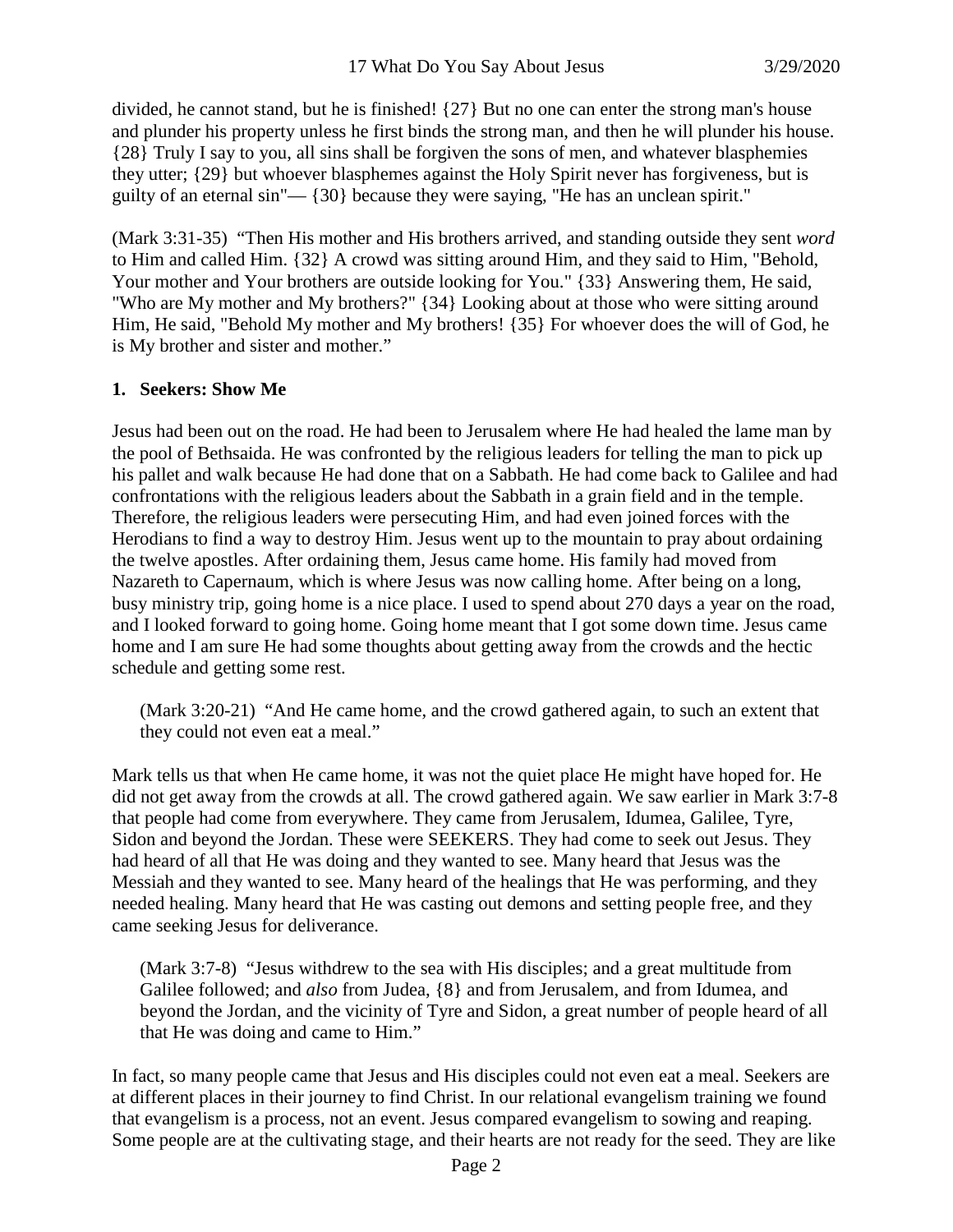the parable of the different soils. Their hearts may be hardened. Other people may be receptive to the seed, but there are some rocks or things that prevent them from getting rooted. Some may be receptive but the worries of the world choke out the seed and they do not bear fruit. Seekers are at different places in their search for God. It is a process and successful evangelism is helping people move one step closer to believing and receiving Christ.

(Mark 3:20) "And He came home, and the crowd gathered again, to such an extent that they could not even eat a meal."

Some of these seekers were actively pursuing and seeking the Messiah. Some were there to see what was going on. There were some seekers in Jesus' own family. When Jesus' family saw the crowds and that Jesus could not even eat a meal, they were saying that He lost His senses. They had not rejected Christ, but they were not at the receptive stage yet. I don't believe they were even actively pursuing God. They were sitting back and taking in everything. In their natural eyes, what Jesus was doing did not make sense, and so they said that He had lost His senses.

(Mark 3:21) "When His own people heard *of this,* they went out to take custody of Him; for they were saying, "He has lost His senses."

In Mere Christianity, <sup>[1](#page-2-0)</sup> C.S. Lewis wrote that Jesus was either a lunatic, liar, or Lord. Jesus' family thought He had lost His senses and was a lunatic. There are many people that have made comments to me that I need to stop doing what I am doing and play some golf and take it easy. They think that I am crazy to do what I am doing. They are like Jesus' own family, who did not understand His zeal for the kingdom of God. Jesus was passionate about the kingdom of God and He wanted to see people enter the kingdom of God. He went around preaching the kingdom of God and demonstrating the kingdom of God to people.

Some of these people were close to the kingdom and some were more distant. Some had come a great distance to find the Messiah. Some were just there taking it in. Let me encourage you to pray for the seekers that you know. Pray for their hearts to be softened. Pray for opportunities to share testimonies with them. Pray for the Lord to reveal Himself to them. Pray for opportunities to serve them and show them the kindness of God. Pray for divine appointments and opportunities. Pray for their salvation.

If you are listening this morning, and you are seeking God, let me encourage you with a couple of verses. In Deuteronomy 4:29, Moses wrote that when you seek the Lord you will find Him if you search for Him with all your heart and all your soul. If you are seeking God, seek Him with all your heart and soul. Ask God to reveal Himself to you. He said that you will find Him if you search for Him with your whole heart.

(Deut 4:29) "But from there you will seek the LORD your God, and you will find *Him* if you search for Him with all your heart and all your soul."

The prophet Jeremiah said the same thing. In Jeremiah 29:13, God tells us, "You will seek Me and find Me when you search for Me with all your heart." In addition to praying and asking God to reveal Himself to you, let me encourage you to read the gospel of John. Read a chapter a day

<span id="page-2-0"></span><sup>&</sup>lt;sup>1</sup> Lewis, C. S., Mere Christianity, London: Collins, 1952, pp. 54–56. (In all editions, this is Bk. II, Ch. 3, "The Shocking Alternative.")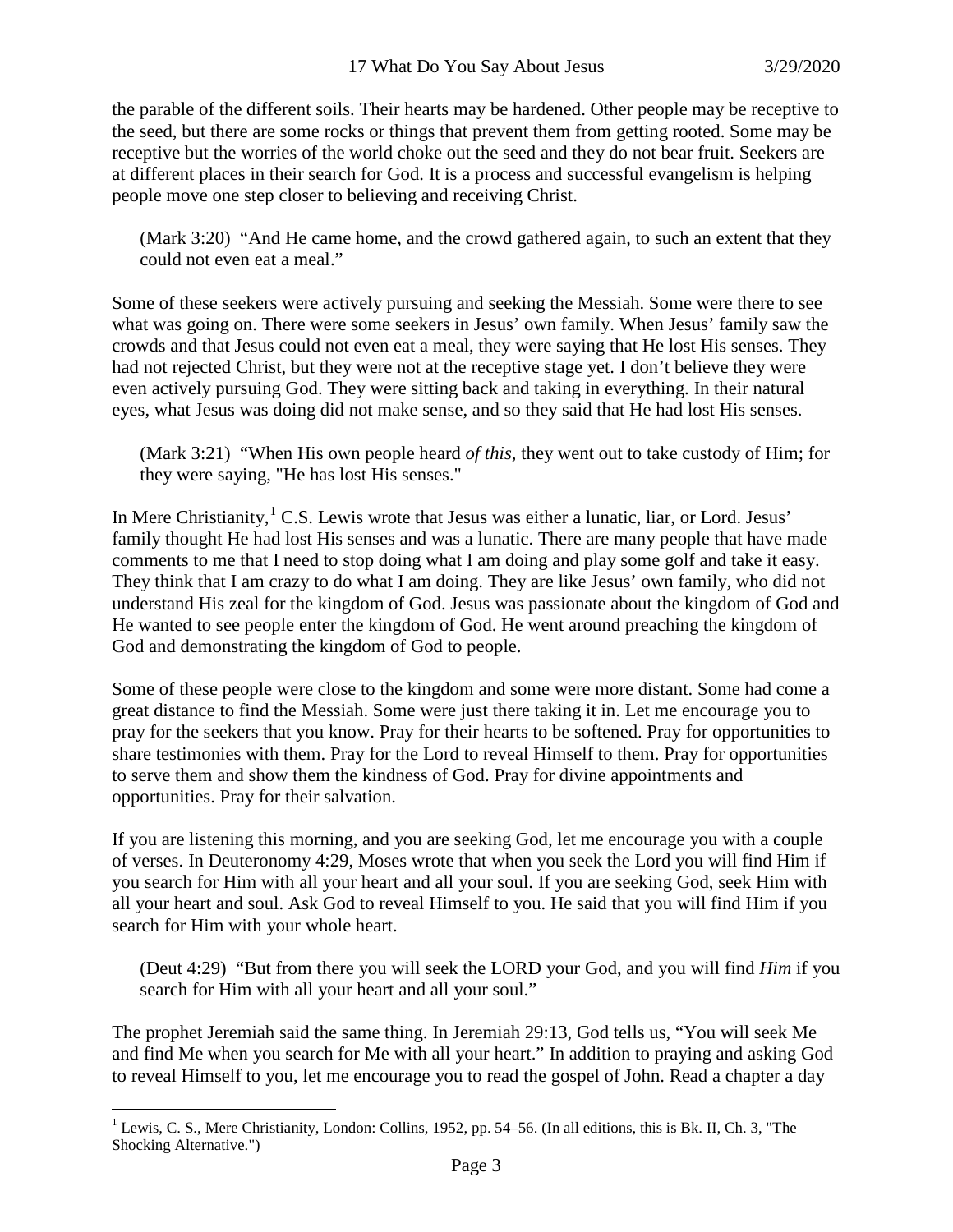and think about each verse as you read it. Ask God to open your mind and heart to understand what you are reading. That is one of the ways that we seek Him.

(Jer 29:13) "You will seek Me and find *Me* when you search for Me with all your heart."

Let me encourage to do one more thing. When this COVID-19 virus threat ends and the restrictions on meeting have ended, let me encourage you to find a church and attend the services. The church is the body of Christ. If you want to find God, one of the best places to seek Him is in the assembly of His body. In 1 Corinthians 14, some seekers came to the service and they experienced the presence of God, and declared, "God is certainly among you." Those seekers found God when they found a body of believers and attended their services.

(1 Cor 14:24-25) "But if all prophesy, and an unbeliever or an ungifted man enters, he is convicted by all, he is called to account by all; {25} the secrets of his heart are disclosed; and so he will fall on his face and worship God, declaring that God is certainly among you."

# **2. Scoffers: You Are Not God**

The second group are the scoffers. Our text does not call them scoffers; that is a designation that I gave them. These scribes were not open to Christ. They had already made a decision and had rejected Christ. They had come down from Jerusalem to persecute and find grounds to accuse and destroy Jesus. They accused Jesus of being possessed by Beelzebul. They also accused Him of casting out demons by the ruler of the demons.

(Mark 3:22) "The scribes who came down from Jerusalem were saying, 'He is possessed by Beelzebul,' and "He casts out the demons by the ruler of the demons."

Beelzebul was a name for Satan. They accused Jesus of being possessed by Satan and casting out demons by the ruler of the demons, which was Satan. The name Beelzebul probably came from the pagan god, Baal, which means lord. In 2 Kings 1:1-3, Ahaziah fell through the lattice in his upper chamber and became ill, so he sent messengers to inquire of Baal-zebub, the god of Ekron. He wanted to know if he was going to recover from this sickness. But the angel of the Lord told Elijah to go to the King of Samaria and say to him, "Is it because there is no God in Israel that you are going to inquire of Baal-zebub, the god of Ekron." So, Baal-zebub was the pagan god of Ekron. As I mentioned, Baal means master or lord. Zebub means flies, so the name means lord of the flies. Notice that these scoffers accused Jesus of being possessed by Beel-zebul, not Baalzebub. One scholar said that when the ending was changed from a "b" to an "l" the meaning of the word changed from fly to manure. The Jews hated the false god of the Caananites and purposely had corrupted the name of their god. Gradually the name became used for Satan, the ruler of the demons.

(2 Kings 1:1-3) "Now Moab rebelled against Israel after the death of Ahab. {2} And Ahaziah fell through the lattice in his upper chamber which *was* in Samaria, and became ill. So he sent messengers and said to them, "Go, inquire of Baal-zebub, the god of Ekron, whether I will recover from this sickness." {3} But the angel of the LORD said to Elijah the Tishbite, "Arise, go up to meet the messengers of the king of Samaria and say to them, 'Is it because there is no God in Israel *that* you are going to inquire of Baal-zebub, the god of Ekron?"'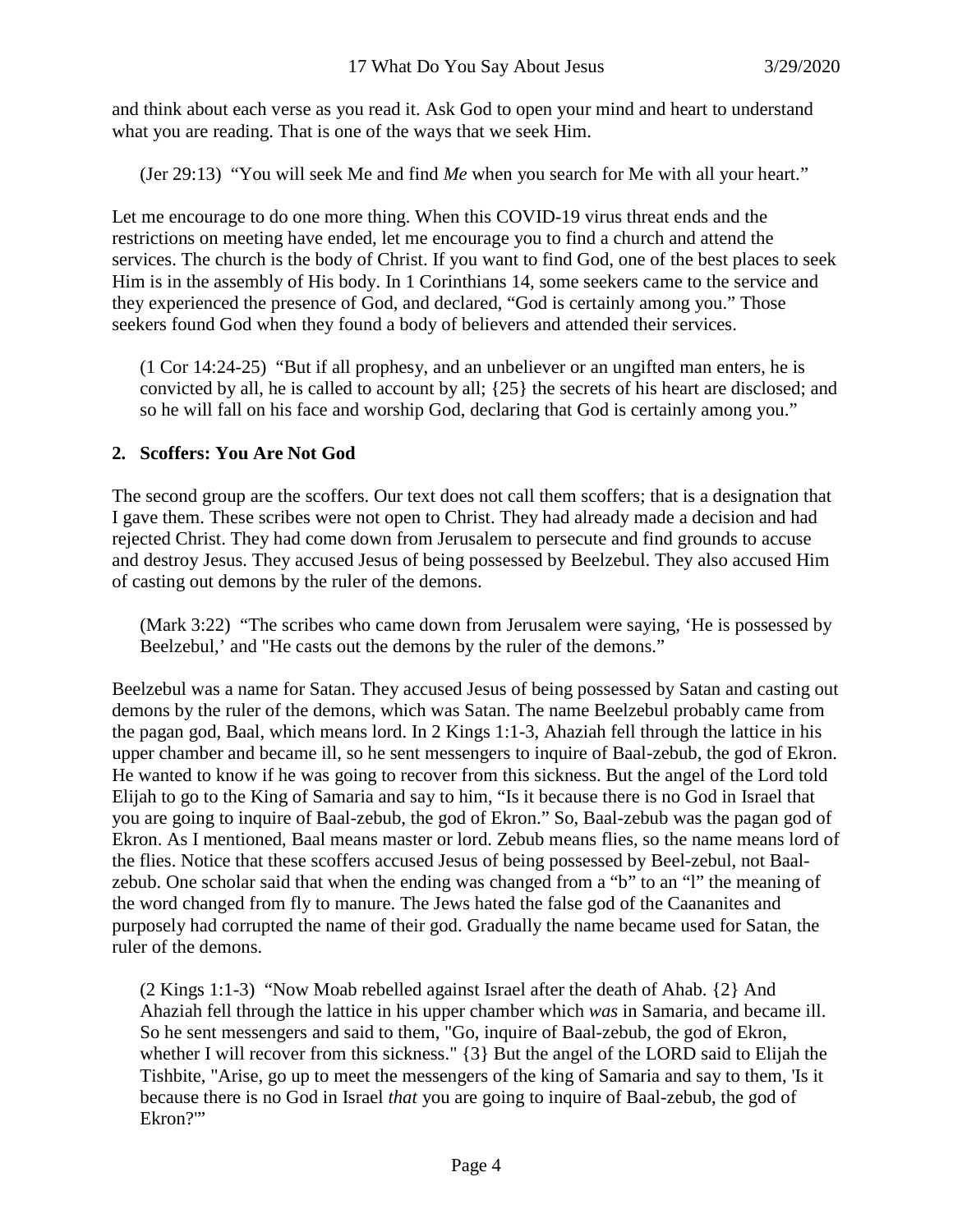Let's look at Jesus' response to the scoffers. After being accused of being possessed by the devil and casting out demons by the Beelzebul, the ruler of the demons, Jesus asked the scribes a couple of questions. First, He asked, "How can Satan cast out Satan?" Then, He explained, "If a kingdom is divided against itself, that kingdom cannot stand." Jesus gave a second example, "If a house is divided against itself, that house will not be able to stand." He then explained to them that if Satan ahs risen up against himself and is divided, he cannot stand, but he is finished!" Jesus did not counter attack and call them names. Jesus gave them a logical answer that made it very clear that He was not possessed by Satan, or doing the works that He was doing by the power of Satan. If Jesus was not doing these things by Satanic power, then He had to be operating by another power.

(Mark 3:23-26) "And He called them to Himself and began speaking to them in parables, "How can Satan cast out Satan? {24} "If a kingdom is divided against itself, that kingdom cannot stand. {25} If a house is divided against itself, that house will not be able to stand. {26} If Satan has risen up against himself and is divided, he cannot stand, but he is finished!"

The defense that Jesus made with them is a great spiritual principle. A kingdom divided will not stand. A house divided will not stand. A business divided will not stand. A house of God divided will not stand. The English word, divided, comes from di, which means apart, and vider, which means to see. It is to see apart or to have different visions. It is important for a house to have a common vision. It is important for a church to have a common vision. When I speak to leaders, I encourage them to establish a clear vision, a clear mission, a clear purpose, and to have a clear set of core values. Vision is who you are and are becoming. Your mission is what you are going to do. Your purpose is why you are doing what you are doing. Your core values are how you are you going to do what you are doing. All four of these are important to having a unified house.

The Greek word for divided is merizo (Strong's G3307) which comes from meros, which means to receive one's portion. In a divided house everyone has their own portion. In a divided house the husband says, "this is mine" or the wife may say, "this belongs to me." I don't think that it only applies to belongings; I believe it applies to desires and goals. In a divided house, the man wants this and the wife wants something very different. They are pursuing different things and that creates division. Jesus and the scribes all understood this principle.

How do you get on the same page? How do you have unity in a kingdom, home, or church. Let me give just a few quick applications. Make God first in your home. If both the wife and husband are putting God first and seeking God's will, it is not about his or hers; it is about what God wants. Joshua understood this. He told the children of Israel to choose you today whom they were going to serve, but as for him, he and his house were going to serve the Lord.

(Josh 24:15) "If it is disagreeable in your sight to serve the LORD, choose for yourselves today whom you will serve: whether the gods which your fathers served which were beyond the River, or the gods of the Amorites in whose land you are living; but as for me and my house, we will serve the LORD."

Second, understand that marriage is not a contract; it is a covenant between a man, woman, and God. In that covenant there is no yours and mine; the two become one. (See Genesis 2:24.)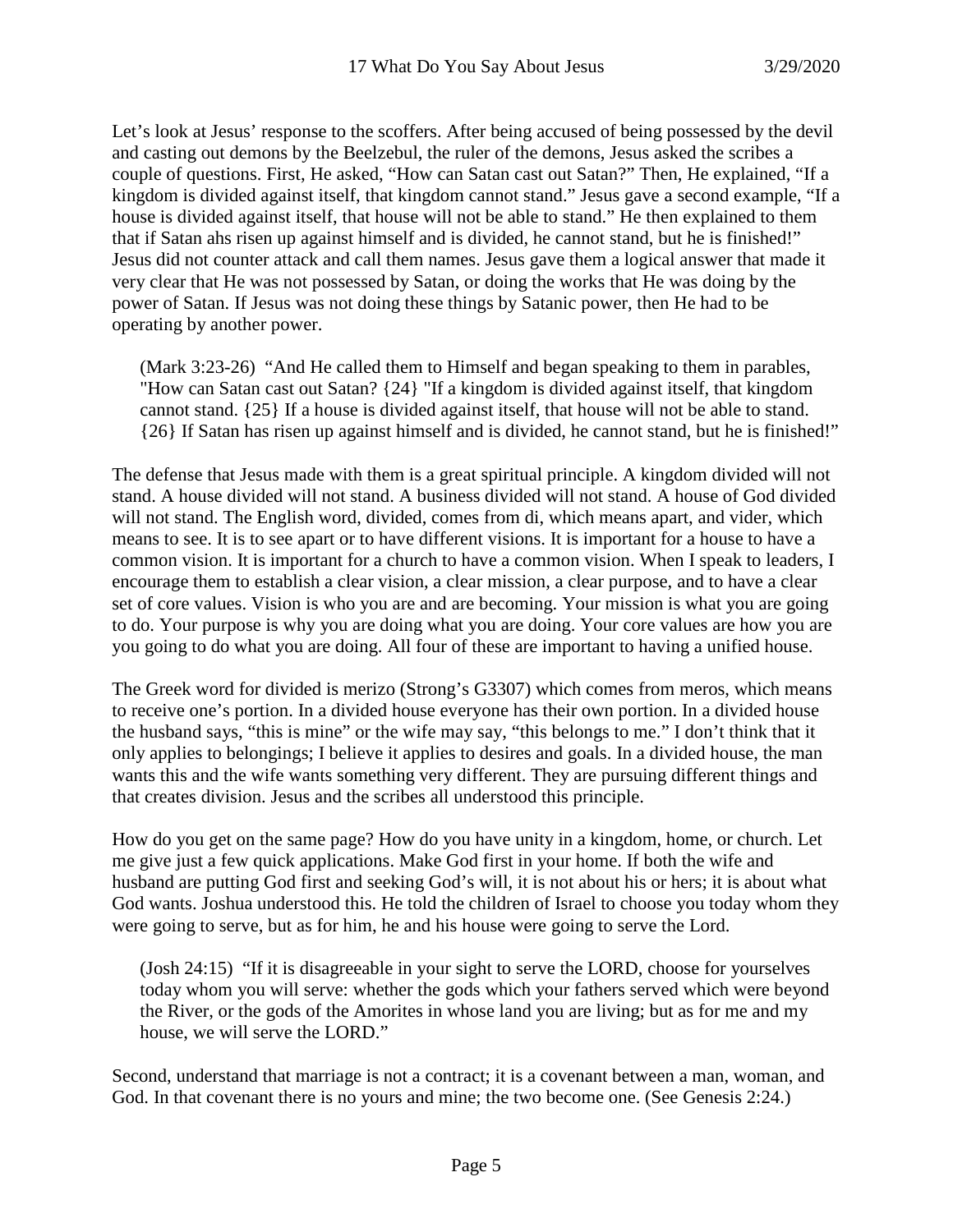(Gen 2:24) "For this reason a man shall leave his father and his mother, and be joined to his wife; and they shall become one flesh."

Third, above all other things, seek love. In Colossians 3:14 Paul wrote, "love is the perfect bond of unity." I have found in a lot of marriage counseling that I have done that many couples do not understand what love is. They think it is a feeling or emotion. Take some time to look at 1 Corinthians 13:4-7, which I call the character of love. Love is not selfish, so pursue looking out for the interests of others instead of your own interests. Pursue being kind to one another. Pursue being patient with one another. Pursue bearing with one another. Pursue not taking into account a wrong suffered, which means that you practice forgiveness. Pursue love and it will bond you.

(Col 3:14) "Beyond all these things *put on* love, which is the perfect bond of unity."

(1 Cor 13:4-7) "Love is patient, love is kind *and* is not jealous; love does not brag *and* is not arrogant, {5} does not act unbecomingly; it does not seek its own, is not provoked, does not take into account a wrong *suffered,* {6} does not rejoice in unrighteousness, but rejoices with the truth; {7} bears all things, believes all things, hopes all things, endures all things."

In Jesus' priestly prayer in John 17, He prayed that the church would be unified. He said that if we are one, just as He and the Father are one, the world would believe that Jesus had been sent by the Father. In other words, when the church is divided, it has a negative impact on our evangelism. In a positive way, when the church is unified, it helps the world see who Jesus is.

(John 17:20-21) "I do not ask on behalf of these alone, but for those also who believe in Me through their word; {21} that they may all be one; even as You, Father, *are* in Me and I in You, that they also may be in Us, so that the world may believe that You sent Me."

Jesus also told His disciples in John 13:34-35 to love one another. He said, "by this all men will know that you are My disciples if you love one another." Love is the perfect bond of unity and if you pursue love in your home, you will have unity and the world will see Christ in you.

(John 13:34-35) "A new commandment I give to you, that you love one another, even as I have loved you, that you also love one another. {35} By this all men will know that you are My disciples, if you have love for one another."

Fourth, learn to communicate effectively with one another. The tower of Babel is a great lesson on unity. They had a common vision and goal and they had great communication. Because of that, God said that nothing would be impossible for them. The unfortunate thing was they were building something that God did not want. They were not pursuing God's will and so God confused their language so they could not communicate. When the communication broke down, they divided and went their separate ways. (See Genesis 11:1-9.)

(Gen 11:1-8) "Now the whole earth used the same language and the same words.... $\{6\}$  The LORD said, "Behold, they are one people, and they all have the same language. And this is what they began to do, and now nothing which they purpose to do will be impossible for them. {7} Come, let Us go down and there confuse their language, so that they will not understand one another's speech." {8} So the LORD scattered them abroad from there over the face of the whole earth; and they stopped building the city."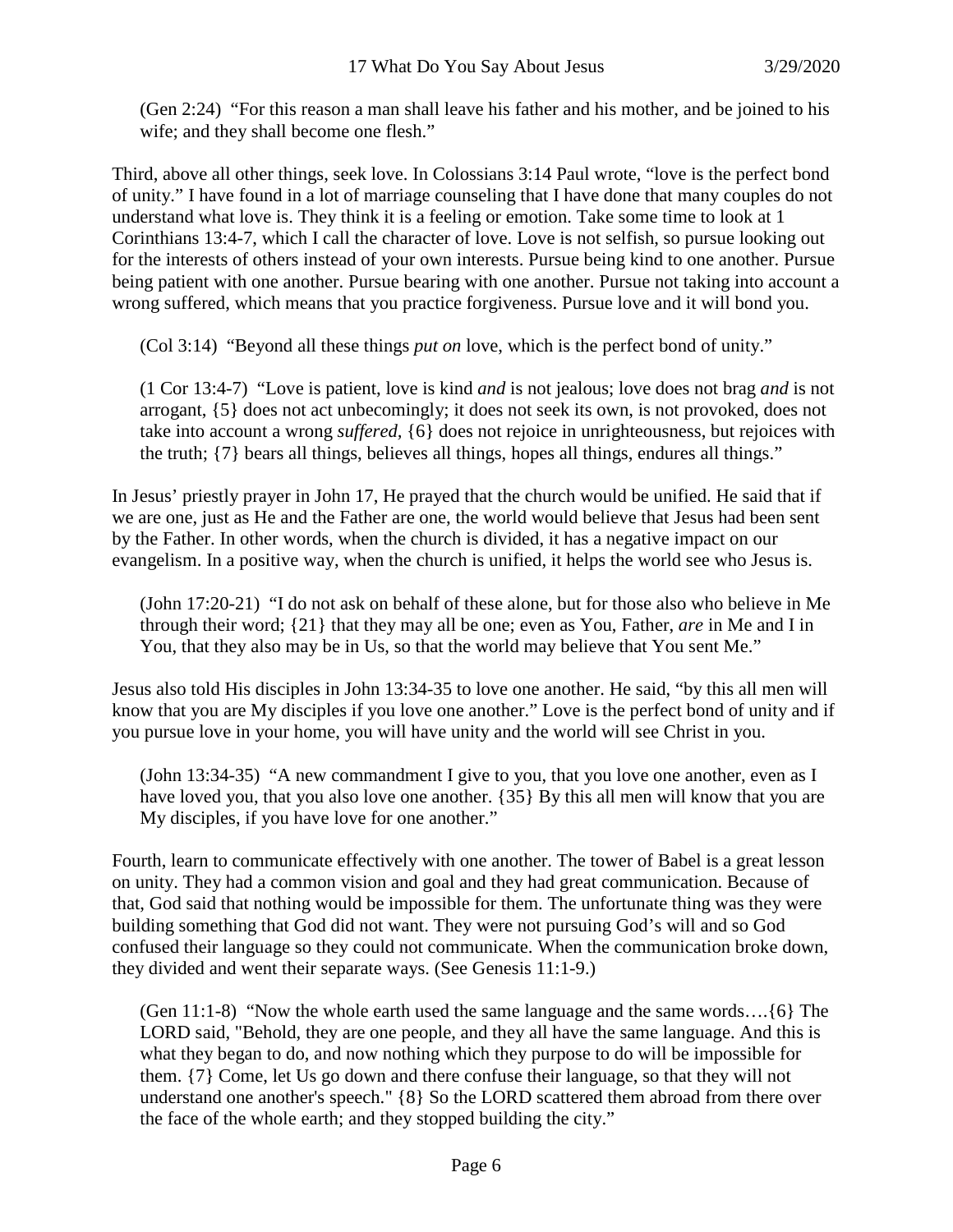After speaking to them about a divided kingdom or house, Jesus continued by saying that no one can enter the strong man's house and plunder his property without first binding the strong man. In order to cast out demons, a stronger power must bind those demons and then free the person of the demon. Jesus was making it clear to them that He was doing these things by the Spirit of God. He was doing these things because He had greater power than Satan. He was telling them that He was God.

(Mark 3:27) "But no one can enter the strong man's house and plunder his property unless he first binds the strong man, and then he will plunder his house."

In Matthew's parallel account, we learn that Jesus had just cast out a demon from a man who was blind and mute. After casting out the demon, the mute man spoke and saw. The crowds, the seekers, said, "This cannot be the Son of David, can he?" But when the Pharisees heard this, they said that He did it by Beelzebul, the ruler of the demons. Matthew gives the same logical argument that Mark records, but he added one additional comment. Jesus said, "But if I cast out demons by the Spirit of God, then the kingdom of God has come upon you." That was the point that Jesus was driving home to them. Jesus was a greater power than Satan and that He was God. The kingdom of God is the rule and reign of God. Jesus was God and He was demonstrating to them the kingdom of God. These scribes had rejected Jesus as Messiah, but Jesus is still trying to help them see and understand who He is.

(Matt 12:22-28) "Then a demon-possessed man *who was* blind and mute was brought to Jesus, and He healed him, so that the mute man spoke and saw. {23} All the crowds were amazed, and were saying, "This man cannot be the Son of David, can he?" {24} But when the Pharisees heard *this,* they said, "This man casts out demons only by Beelzebul the ruler of the demons….{28} "But if I cast out demons by the Spirit of God, then the kingdom of God has come upon you."

The final point that Jesus drove into this dialogue was about the unpardonable sin. Many people wonder what the unpardonable sin is. There were times before I became a Christian that I took the Lord's name in vain. There were definitely times when I blasphemed Jesus and Christianity. I am glad that Jesus pleaded with the Pharisees and scribes and kept reaching out to them. God reached out to me when I was a scoffer and I am glad that He never stopped loving me or reaching out in love to me.

(Mark 3:28-30) "Truly I say to you, all sins shall be forgiven the sons of men, and whatever blasphemies they utter; {29} but whoever blasphemes against the Holy Spirit never has forgiveness, but is guilty of an eternal sin"— {30} because they were saying, "He has an unclean spirit."

Jesus said that all sins will be forgiven the sons of men. I give thanks daily for His forgiveness and grace in my life. We should take time to thank Him for all the benefits that we have in Christ, and forgiveness is a big one. Then Jesus said, "But whoever blasphemes against the Holy Spirit never has forgiveness but is guilty of an eternal sin." Jesus was making it clear to them that He was God, and He was doing this by the Spirit of God. If they were not going to receive Him as the Messiah, the Son of God, then their sins would not be forgiven. Jesus, the Lamb of God, came to take away the sins of the world (John 1:29). There is no other name given among men by which we can be saved (Acts 4:12). If they were going to reject Him, there was no other way for them to be forgiven of their sins. The unpardonable sin is to reject Jesus Christ. All other sins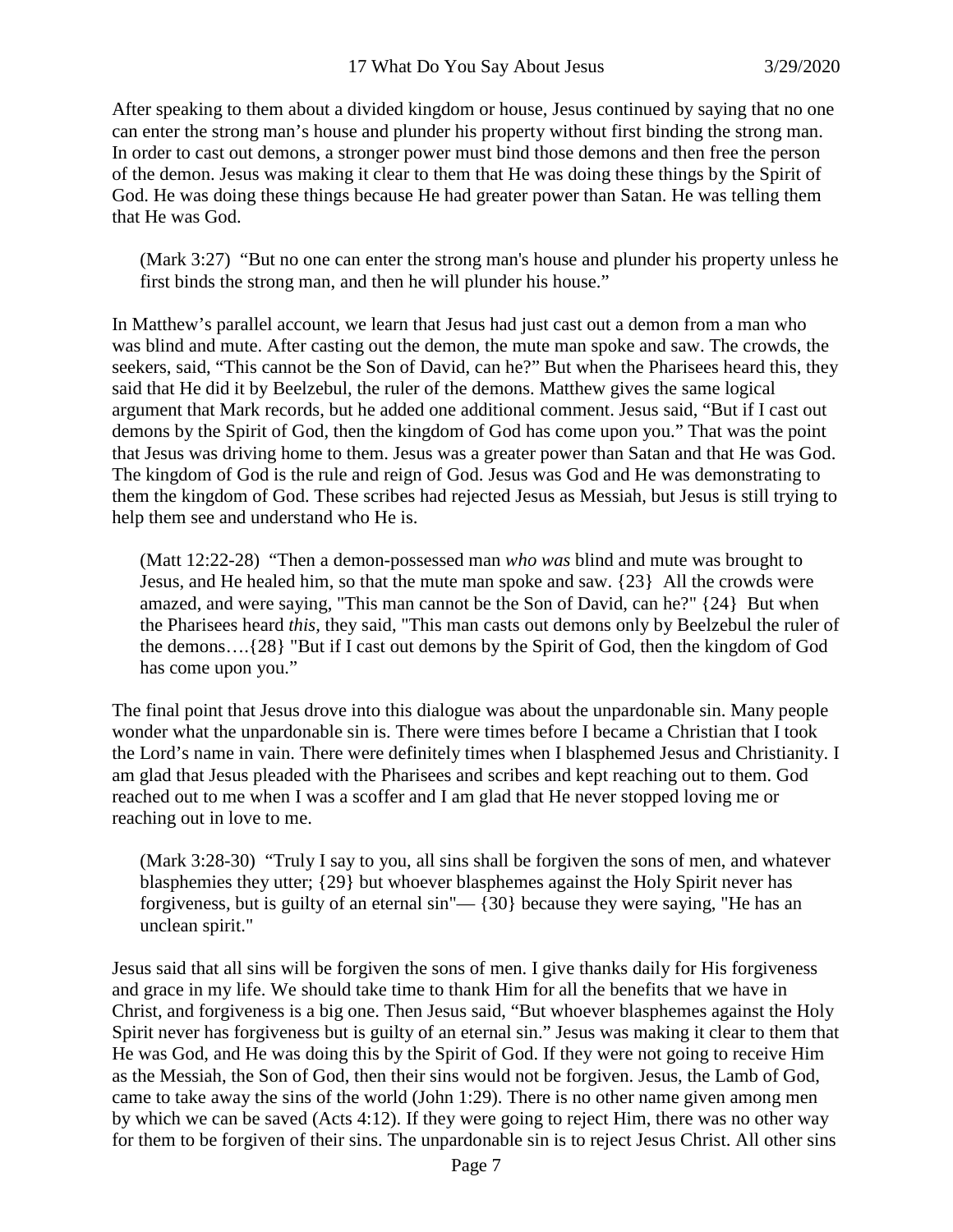can be forgiven, but if we reject Christ, we will be guilty of an eternal sin. What do you say about Jesus? The scribes said that Jesus was possessed by Beelzebul and casting out demons by the ruler of the demons. They had clearly rejected Jesus.

#### **3. Saved: You Are Lord**

Just as Jesus finished speaking to the scribes, His mother and His brothers arrived at the house. In Mark 6:3 we find out that Jesus had four brothers, James, Joses, Judas, and Simon. He also had some sisters, but we do not know their names or how many He had. So, Mary and His four brothers arrived at the door and sent word to Him that they were there.

(Mark 3:31) "Then His mother and His brothers arrived, and standing outside they sent *word* to Him and called Him."

(Mark 6:3) "Is not this the carpenter, the son of Mary, and brother of James and Joses and Judas and Simon? Are not His sisters here with us?" And they took offense at Him."

Remember that the crowds were so big that they could not even eat, so the house was packed full of seekers and scoffers. They sent word to Him. I imagine it was kind of like telephone. One person passed it on to the next person who passed the message on to the next person. I think it was so crowded that people could not freely move about. When they told Jesus that His mother and brothers were outside, He said, "Who are My mother and My brothers?" Then, Jesus looked around at all those sitting around Him. He was looking at the same people that had just accused Him of being possessed by Satan and casting out demons by the power of the ruler of the demons. Then Jesus said, "Behold My mother and My brothers! For whoever does the will of God, he is My brother and sister and mother."

(Mark 3:31-35) "Then His mother and His brothers arrived, and standing outside they sent *word* to Him and called Him. {32} A crowd was sitting around Him, and they said to Him, "Behold, Your mother and Your brothers are outside looking for You." {33} Answering them, He said, "Who are My mother and My brothers?" {34} Looking about at those who were sitting around Him, He said, "Behold My mother and My brothers! {35} For whoever does the will of God, he is My brother and sister and mother."

Jesus made a strong point. Being physically related to Him did not get somebody into the kingdom of God. His mother and brothers were physically related, but that did not get them saved. Those who related to Him are those who do the will of God. What is the will of God? In John 6:40, Jesus said, "For this is the will of My Father, that everyone who beholds the Son and believes in Him will have eternal life, and I Myself will raise him up on the last day." It is the will of God for people to see Jesus and believe in Him. Those that believe in Jesus are doing the will of God, and they will have eternal life. Jesus was telling the Seekers and the Scoffers that they need to believe in Him in order to have their sins forgiven and have eternal life. Those that do the will of God will become part of the family of God. Those that are saved have made Jesus Lord and are doing the will of God.

(John 6:40) "For this is the will of My Father, that everyone who beholds the Son and believes in Him will have eternal life, and I Myself will raise him up on the last day."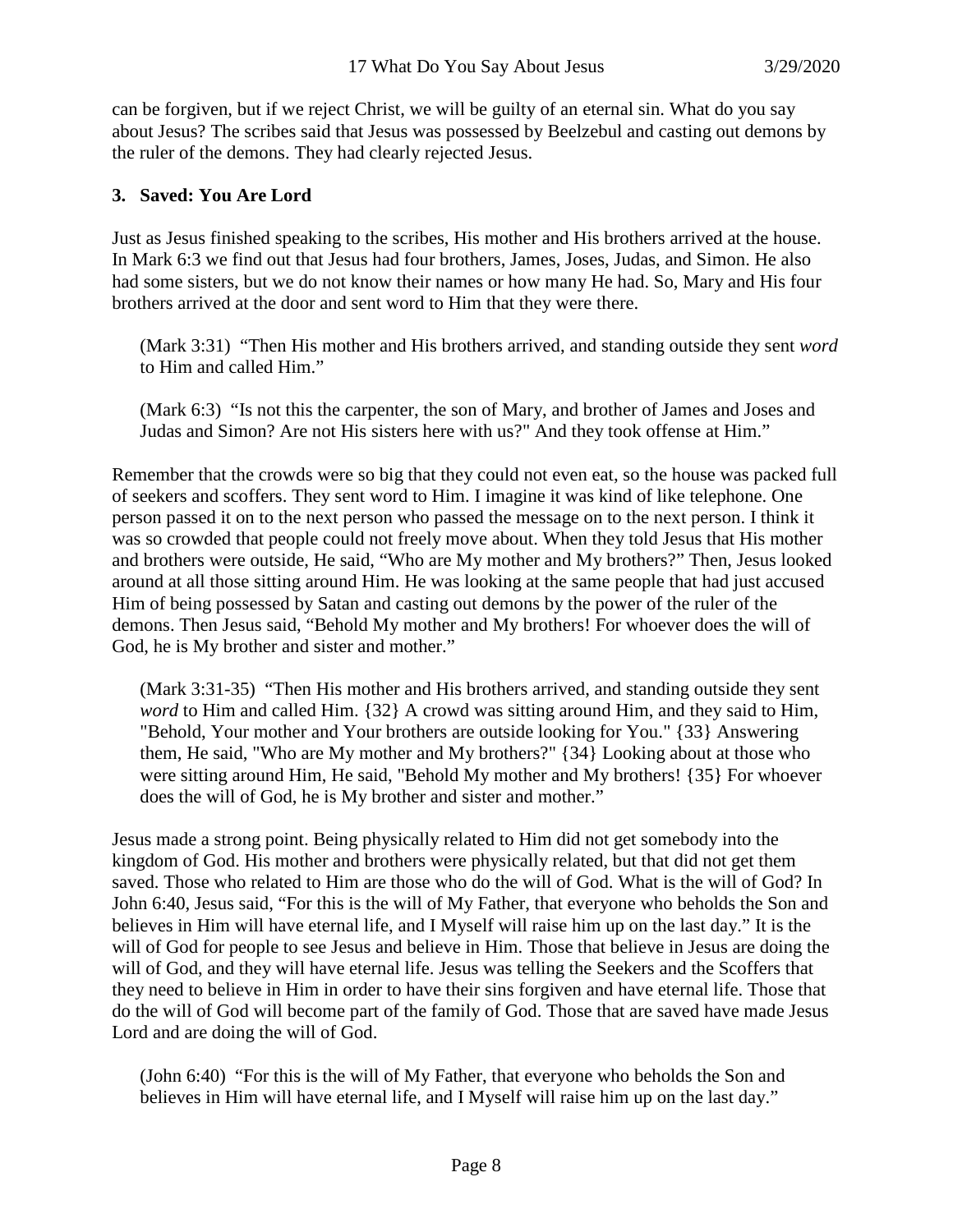At that time, Jesus brothers were not believers. In John 7:2-5, His brothers told Him to go into Judea so that His disciples could see His works. They told Him to go show Himself to the world. Then it says, "For not even His brothers were believing in Him."

(John 7:2-5) "Now the feast of the Jews, the Feast of Booths, was near. {3} Therefore His brothers said to Him, "Leave here and go into Judea, so that Your disciples also may see Your works which You are doing.  $\{4\}$  For no one does anything in secret when he himself seeks to be *known* publicly. If You do these things, show Yourself to the world." {5} For not even His brothers were believing in Him."

When Jesus was on the cross, John records that Jesus saw His other and the one whom Jesus loved, and said, "Woman, behold, your son!" Jesus was entrusting the care of His other to John. From that hour, John took Mary into his own household. Jesus did not entrust His mother to His half brothers, but to John. His brothers were still not believers at this time, and Jesus wanted to make sure that His mother had a proper spiritual covering.

(John 19:26-27) "When Jesus then saw His mother, and the disciple whom He loved standing nearby, He said to His mother, "Woman, behold, your son!" {27} Then He said to the disciple, "Behold, your mother!" From that hour the disciple took her into his own *household."*

Something happened after Jesus was crucified and resurrected. He revealed Himself to more than five hundred people and somewhere between the cross and Pentecost, Jesus' brothers became not believers. In Acts 1:14, we find that Mary and His brothers were continually devoting themselves to prayer. They had become believers and now they were active in the church.

(Acts 1:14) "These all with one mind were continually devoting themselves to prayer, along with *the* women, and Mary the mother of Jesus, and with His brothers."

His brother James eventually became the leader of the church in Jerusalem. James wrote the book of James. Jesus' brother, Jude, wrote the book of Jude. Even though His brothers were not part of the family of God in our text today, they would eventually place their faith in Jesus and would become part of the family of God. What do the saved say? They say that Jesus is Lord and they do His will.

# **Conclusion and Applications**

I started today by telling you how Mike Haley spoke to three groups of people. There were three groups of people in our passage today: Seekers, Scoffers, and Saved. If you are a Seeker that is seeking after God, let me encourage you to continue seeking Him. He promises that you will find him if you seek Him with all your heart. If you have come to the place in your journey that you have found Him and want to receive Him into your life, let me give you an opportunity right now. Pray with me. "Father God, I believe that Jesus came and died for our sins. I believe that You raised Him from the dead. I ask You to come into my life and to forgive me of my sins. Jesus, I want to confess You as Lord of my life. In Jesus' name I pray." If you prayed that, let me assure you that He has come into your life. My encouragement to you is to continue seeking Him. Your pursuit of God does not end when you receive Him. Let me encourage you to seek His will in Your life. That is what confessing Him as Lord is. Let me also encourage you to tell someone else what you have just done this morning.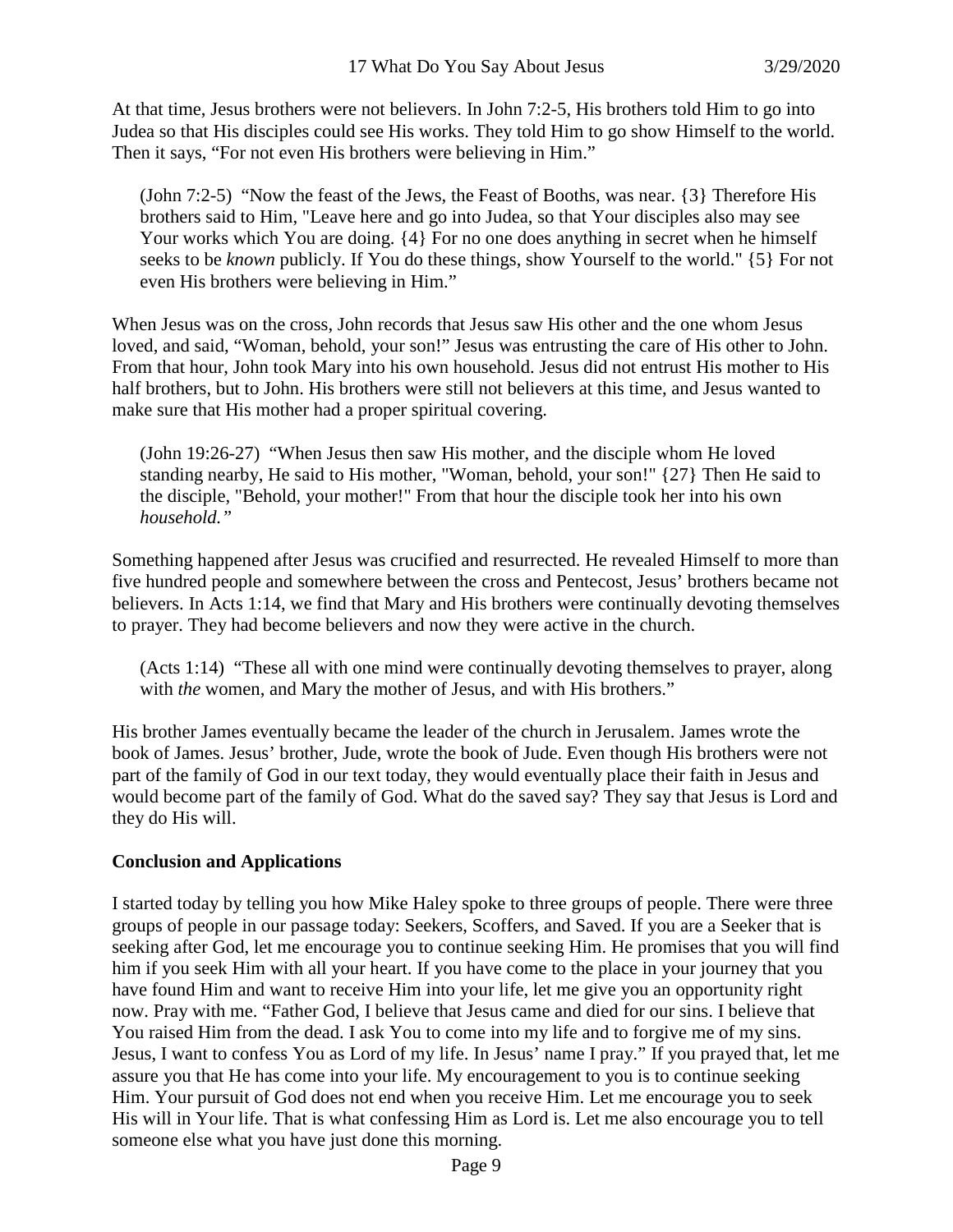There may be others here today that identify more with the scoffers. Know that Jesus reached out to the scoffers. God is patient and His desire is for all men to be saved and that none should perish. I was a scoffer. I was not seeking God. I was one who mocked and ridiculed those who were following Christ. But, God sought after me. He had people pray for me and reach out to me. God softened my heart and revealed Himself to me. I want to pray for you this morning. "Father God, thank You for pursuing me and reaching out to me when I was not at all interested in You. Thank You for coming into my life and changing my life. I am forever grateful. Now Father, I ask You to reveal Yourself to those that are not seeking You. I ask You to put loving Christians in their life that they will know that You are God and they are Your disciples. Draw them to Yourself. I ask this in Jesus' name.

There may be others here today that are Saved, but you are struggling with God's will for your life. There may be those whose house is divided and each wants his or her own way. I want to encourage you this morning to confess again that Jesus is Lord. It is not a one-time prayer, but a lifetime of living for Him. Confess Him as Lord and present yourself as a living and holy sacrifice. Consecrate your life to Him this morning. Ask Him to reveal His will to you and determine in your heart that you will do whatever He is calling you to do. I want to pray for you this morning. "Father God, I ask You to reveal Your will to Your people. I ask You to give them a desire and willingness to follow You and to do Your will. I ask You to confirm Your will. Father, where there are divided houses, I ask You to heal those divisions. I ask You to bond together those homes. I ask You to convict of selfishness and selfish desires and fill those homes with love. Bond these home together in love. I pray this in Jesus' name."

"Father, I pray for You to use all of us this coming week. I ask You to protect Your people. I ask You to bless Your people. I ask You to fill us with Your love so that the world will know that we are Your disciples. I ask You to unify us so that the world will know that You sent Jesus here to die for our sins. Father, You said that You chose us that we might bear fruit, so I ask You to help us have a fruitful week. I ask these things in Jesus' name. Amen.